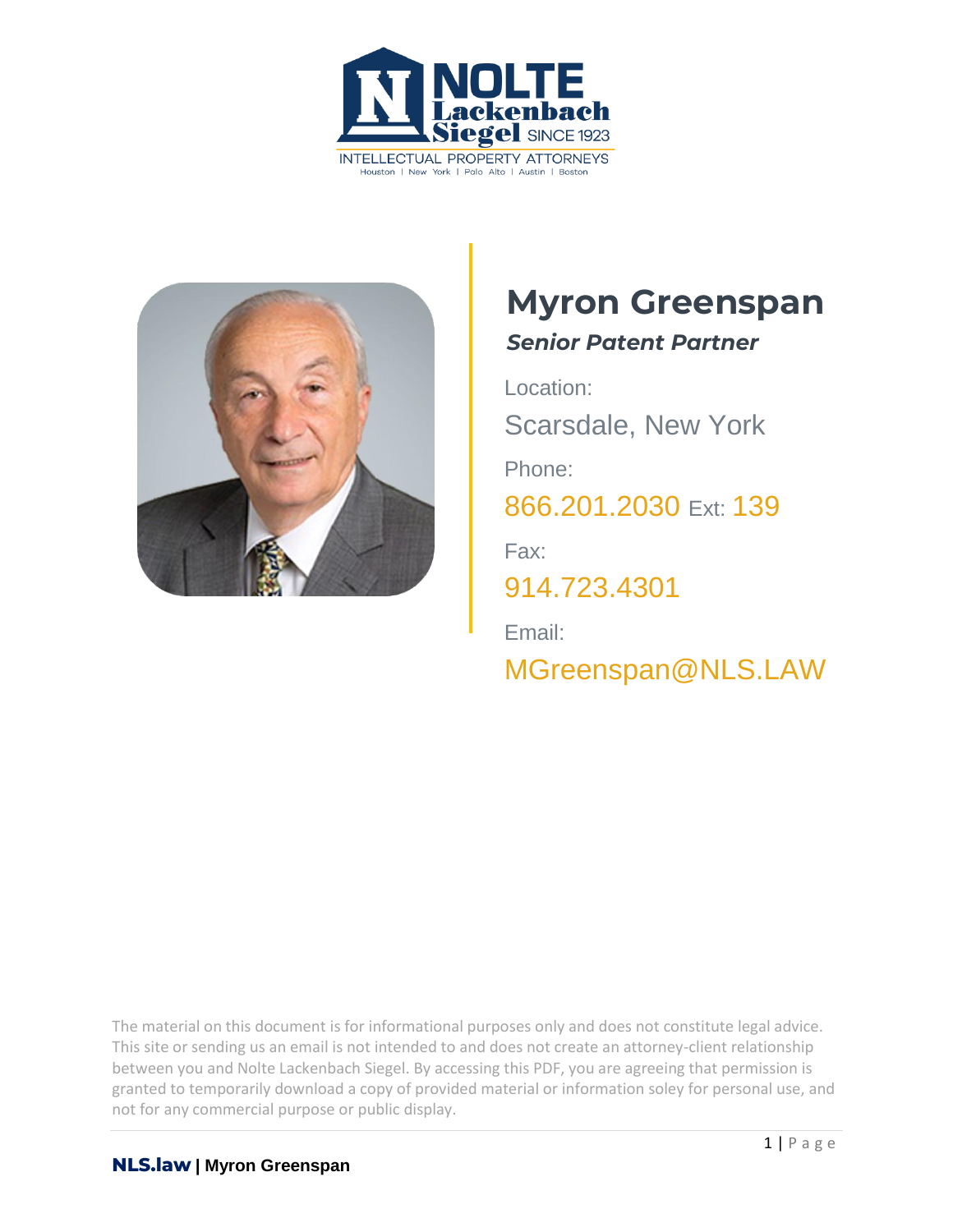

Myron Greenspan is a member of the patent department and has extensive experience in patent prosecution and enforcement. He has counseled clients in connection with numerous areas of IP including patents, patent validity, opinions, enforcement and infringement issues and related international patent IP portfolio management.

Mr. Greenspan was raised in Paris, France and reads technical French and German. After graduating with a Bachelor's Degree in Electronic Engineering, Mr. Greenspan joined the Applied Electronics Department of Airborne Instruments Laboratory, where he designed and developed a wide range of components and systems in the fields of aerospace and communications. During this period he began further studies in electronics towards a Masters Degree in Electronic Engineering. Mr. Greenspan authored a number of technical articles, including, "Shielding Effects in Thin-Film Integrated Circuits," published in the IEEE Transactions On Electromagnetic Compatibility.

Mr. Greenspan graduated Brooklyn Law School with a J.D. degree. He attended New York University in the Graduate Law Studies Division, earned a Masters of Law Degree (L.L.M.) in Trade Regulations with a concentration in Intellectual Property. Mr. Greenspan is the author of a number of articles relating to Intellectual Property, including "Preserving Rights in Recorded Works" published in the Patent Law Review, Clark Boardman Company, Ltd. and "Patent Trademark and Copyright Considerations in the Toy Industry," published in Hobbies Toys & Crafts.

After graduation, Mr. Greenspan joined a pharmaceutical company where he set up an in-house IP Department. Mr. Greenspan also served as an associate professor at the Graduate Engineering Center of the Polytechnic Institute of Brooklyn where he taught an "Intellectual Property for Engineers" course to engineering and science graduate students. He has continued to lecture at CCNY on contemporary topics in IP to engineering and science students and faculty. Mr. Greenspan has lectured extensively on topics of Intellectual Property, including on the Role of Intellectual Property in a Free Market Economy; and has been a lecturer and panelist in St. Petersburg and Moscow in Russia before the Russian Academy of Sciences and at the Kazakhstan Patent Office in Alma-Ata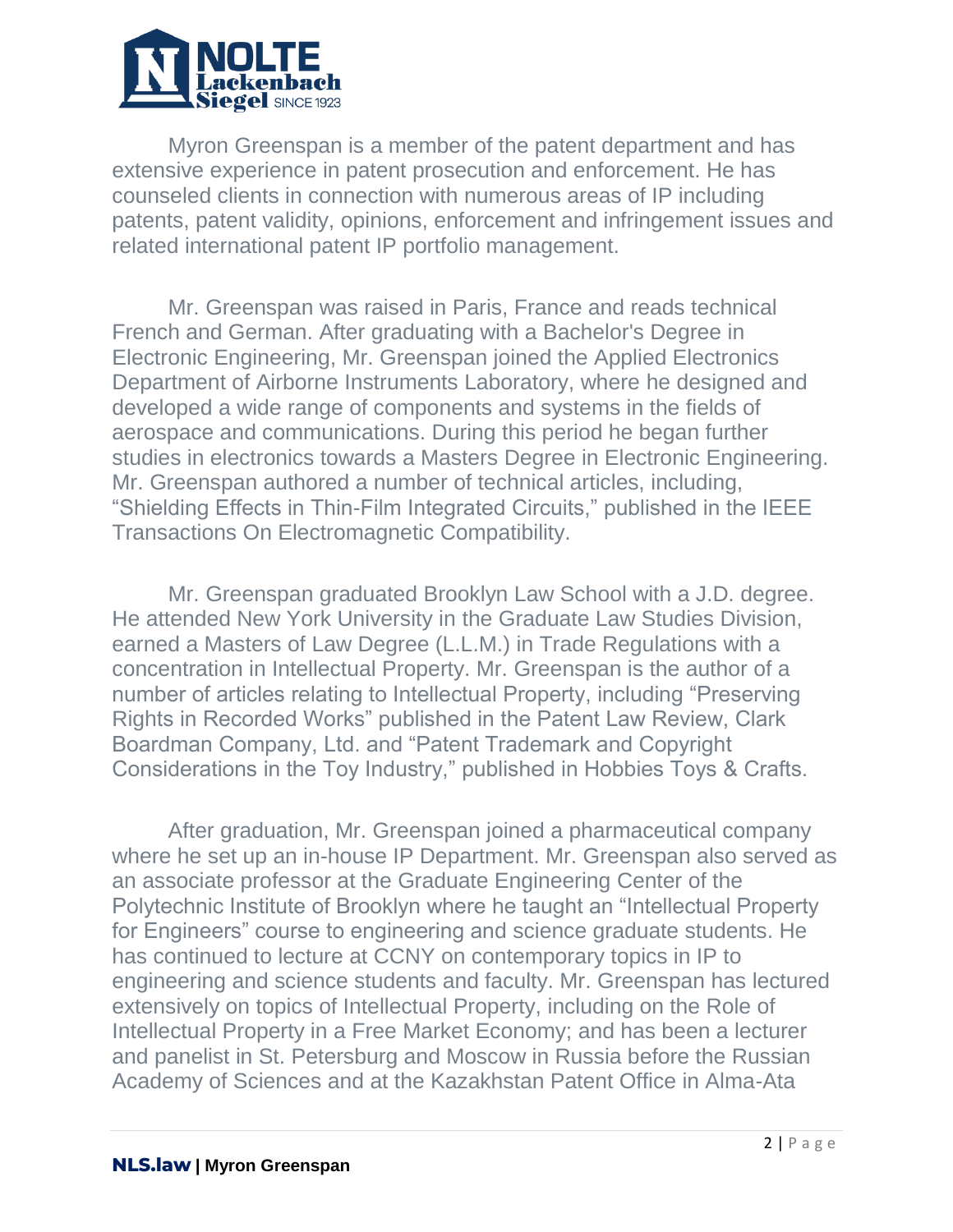

while that Office was being established after the Russian Republics separated from Russia upon the termination of the Soviet Union.

He has extensive experience in high technology fields including complex mechanical systems, optics and optical systems, electronic and electromechanical components and systems including microwave components and communication systems; semiconductor devices and integrated circuits, control and security networks, business methods and web-based applications, wire stranding and cable manufacturing machinery, medical devices and industrial designs.

Mr. Greenspan has litigated and argued patent, trademark and copyright cases before the Court of Appeals for the Federal Circuit, USPTO Board of Appeals, Federal District Courts in Florida, Minnesota, California, Connecticut, Rhode Island, New Jersey, Pennsylvania, and Illinois and has litigated patent and trademark causes in the U.K. and France. He has regularly served as a trial judge at Yale Mock Trial Invitationals.

# **PRACTICE**

Patent Department

IP Counseling

#### **BAR & COURT ADMISSIONS**

New York State U.S. Court of Appeals 2D Circuit

U.S. Court of Appeals Federal Circuit

U.S. District Court Southern, Eastern, and Western Districts of New York

U.S. Supreme Court

U.S. Patent and Trademark Office